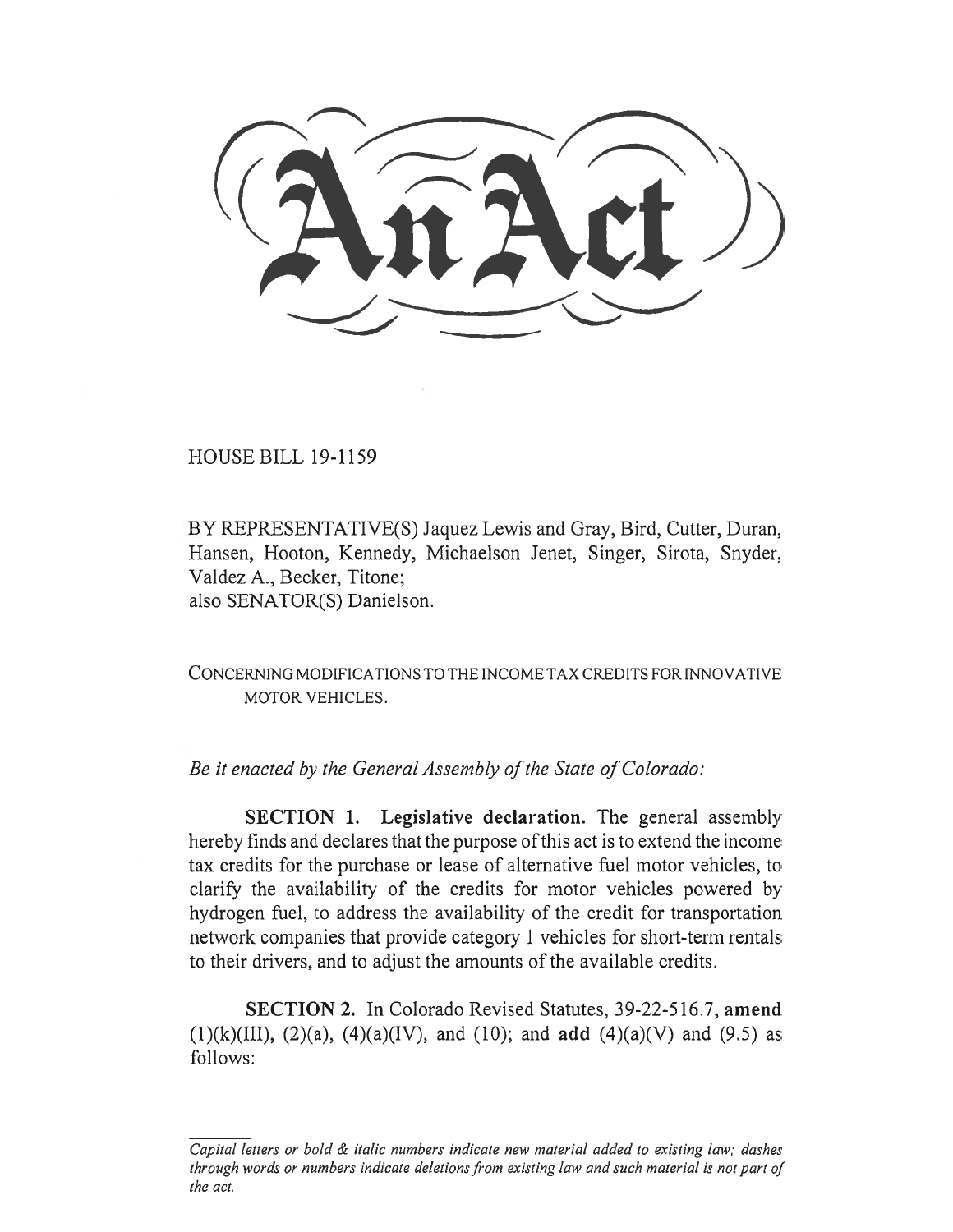**39-22-516.7. Tax credit for innovative motor vehicles definitions - repeal.** (1) As used in this section, unless the context otherwise requires:

(k) "Electric motor vehicle" or "plug-in hybrid electric motor vehicle" means a motor vehicle that:

(III) Is propelled to a significant extent by:  $an$  electric motor that draws electricity from a battery that:

(A) Has a AN ELECTRIC MOTOR THAT DRAWS ELECTRICITY FROM A battery THAT HAS A capacity of not less than four kilowatt hours and IS CAPABLE OF BEING RECHARGED FROM AN EXTERNAL SOURCE OF ELECTRICITY; OR

(B) Is capable of being-recharged-from-an-external-source of clectricity POWER DERIVED FROM ONE OR MORE CELLS WHICH CONVERT CHEMICAL ENERGY DIRECTLY INTO ELECTRICITY BY COMBINING OXYGEN WITH HYDROGEN FUEL WHICH IS STORED ON BOARD THE VEHICLE IN ANY FORM AND MAY OR MAY NOT REQUIRE REFORMATION PRIOR TO USE.

(2) (a) With respect to the tax years commencing on or after January 1, 2013, but prior to January 1, 2022 JANUARY 1, 2026, there is allowed to any person a credit against the tax imposed by this article ARTICLE 22, not to exceed the amount specified in subsection (4) of this section, for the purchase or lease of a motor vehicle defined as category 1.

(4) The amount of the credit allowed pursuant to this section is calculated as follows:

(a) **Category 1.** (IV) With respect to the tax years commencing on or after January 1, 2021, but prior to  $\frac{1}{2022}$  JANUARY 1, 2023, two thousand five hundred dollars for a purchase or one thousand five hundred dollars for a lease.

(V) WITH RESPECT TO THE TAX YEARS COMMENCING ON OR AFTER JANUARY 1, 2023, BUT PRIOR TO JANUARY 1, 2026, TWO THOUSAND DOLLARS FOR A PURCHASE OR ONE THOUSAND FIVE HUNDRED DOLLARS FOR A LEASE.

## PAGE 2-HOUSE BILL 19-1159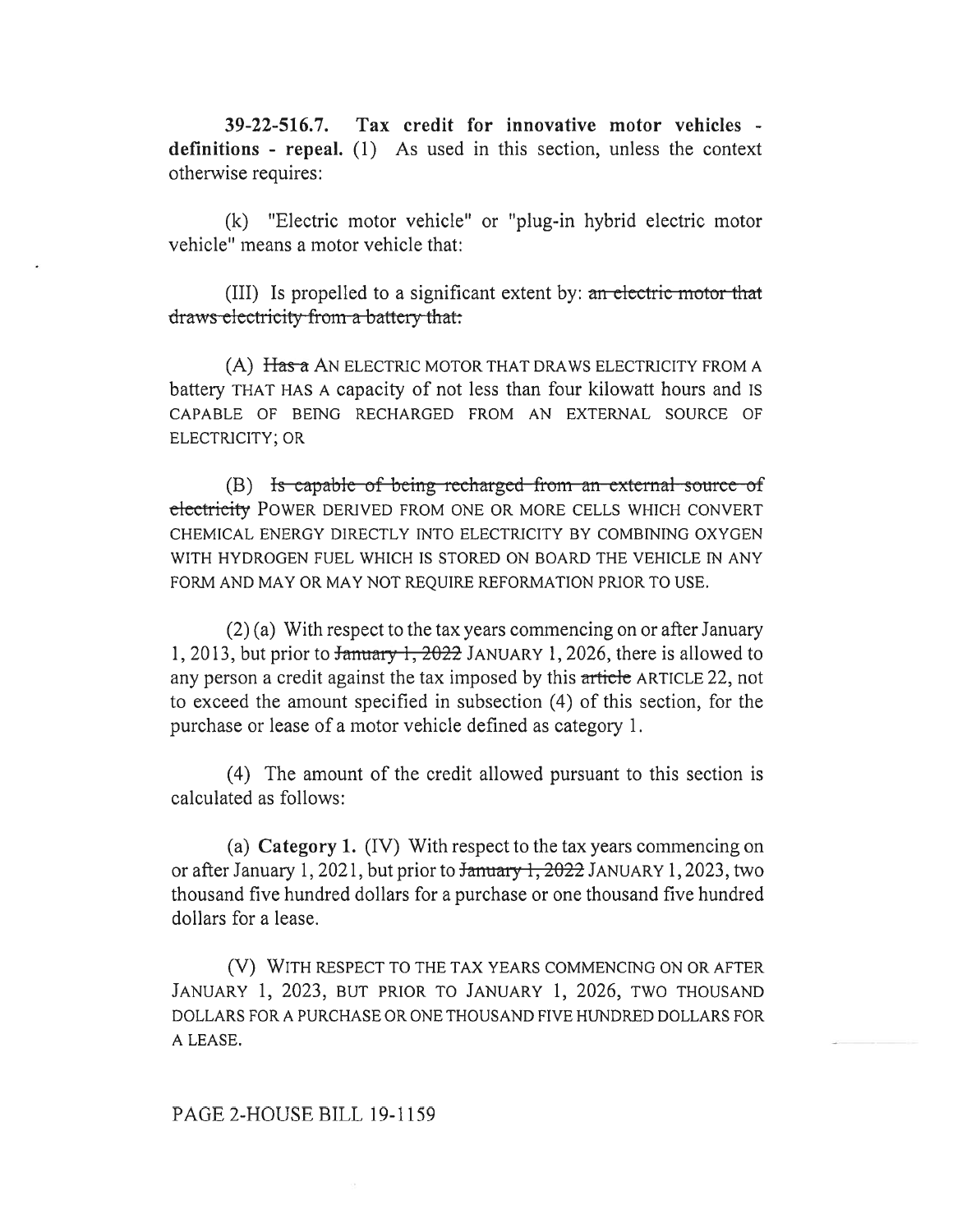(9.5) WITH RESPECT TO THE TAX YEARS COMMENCING ON OR AFTER JANUARY 1, 2019, A TRANSPORTATION NETWORK COMPANY, AS DEFINED IN SECTION 40-10.1-602 (3), OR A THIRD-PARTY VEHICLE SUPPLIER THAT CONTRACTS WITH A TRANSPORTATION NETWORK COMPANY TO PROVIDE CATEGORY 1 MOTOR VEHICLES FOR SHORT-TERM RENTAL TO TRANSPORTATION NETWORK COMPANY DRIVERS, AS DEFINED IN SECTION 40-10.1-602 (4), THAT ENTERS INTO LONG-TERM LEASES WITH A DURATION OF NOT LESS THAN TWO YEARS FOR CATEGORY 1 MOTOR VEHICLES SHALL BE TREATED AS HAVING PURCHASED EACH CATEGORY 1 MOTOR VEHICLE FOR PURPOSES OF THE CREDIT CALCULATION SPECIFIED IN SUBSECTION (4)(a) OF THIS SECTION IF THE VEHICLES ARE OFFERED TO TRANSPORTATION NETWORK COMPANY DRIVERS, AS DEFINED IN SECTION 40-10.1-602 (4), FOR SHORT-TERM RENTAL PERIODS OF NOT MORE THAN SIXTY DAYS.

 $(10)$  This section is repealed, effective December 31, 2026 DECEMBER 31, 2030.

SECTION 3. In Colorado Revised Statutes, 39-22-516.8, amend  $(1)(h)$ ,  $(1)(i)$ ,  $(1)(r)(III)$ ,  $(8.3)$ ,  $(8.5)$ , and  $(18)$  as follows:

39-22-516.8. Tax credit for innovative trucks - definitions repeal. (1) As used in this section, unless the context otherwise requires:

(h) "Category 4 B" means original equipment manufacturer trucks that are equipped to operate on liquified natural gas. or on hydrogen. For purposes of this paragraph  $(h)$  SUBSECTION  $(1)(h)$ , "operate on liquified natural gas" or on hydrogen<sup>"</sup> means a truck that operates exclusively on liquified natural gas, or on hydrogen, or a bi-fuel truck with a multi-fuel engine capable of running on either liquified natural gas or traditional fuel, or on either hydrogen or traditional fuel, or a dual-fuel truck with a multi-fuel engine capable of running on both liquified natural gas and traditional fuel. or on both hydrogen and traditional fuel.

(i) "Category 4 C" means liquefied natural gas  $\sigma r$  hydrogen conversions certified by the United States environmental protection agency. For purposes of this paragraph  $(i)$  SUBSECTION  $(1)(i)$ , "liquefied natural gas or hydrogen conversions" means a conversion to a truck that operates exclusively on liquefied natural gas, or on hydrogen, or a bi-fuel truck with a multi-fuel engine capable of running on either liquefied natural gas or traditional fuel, or on either hydrogen or traditional fuel, or a dual-fuel truck

PAGE 3-HOUSE BILL 19-1159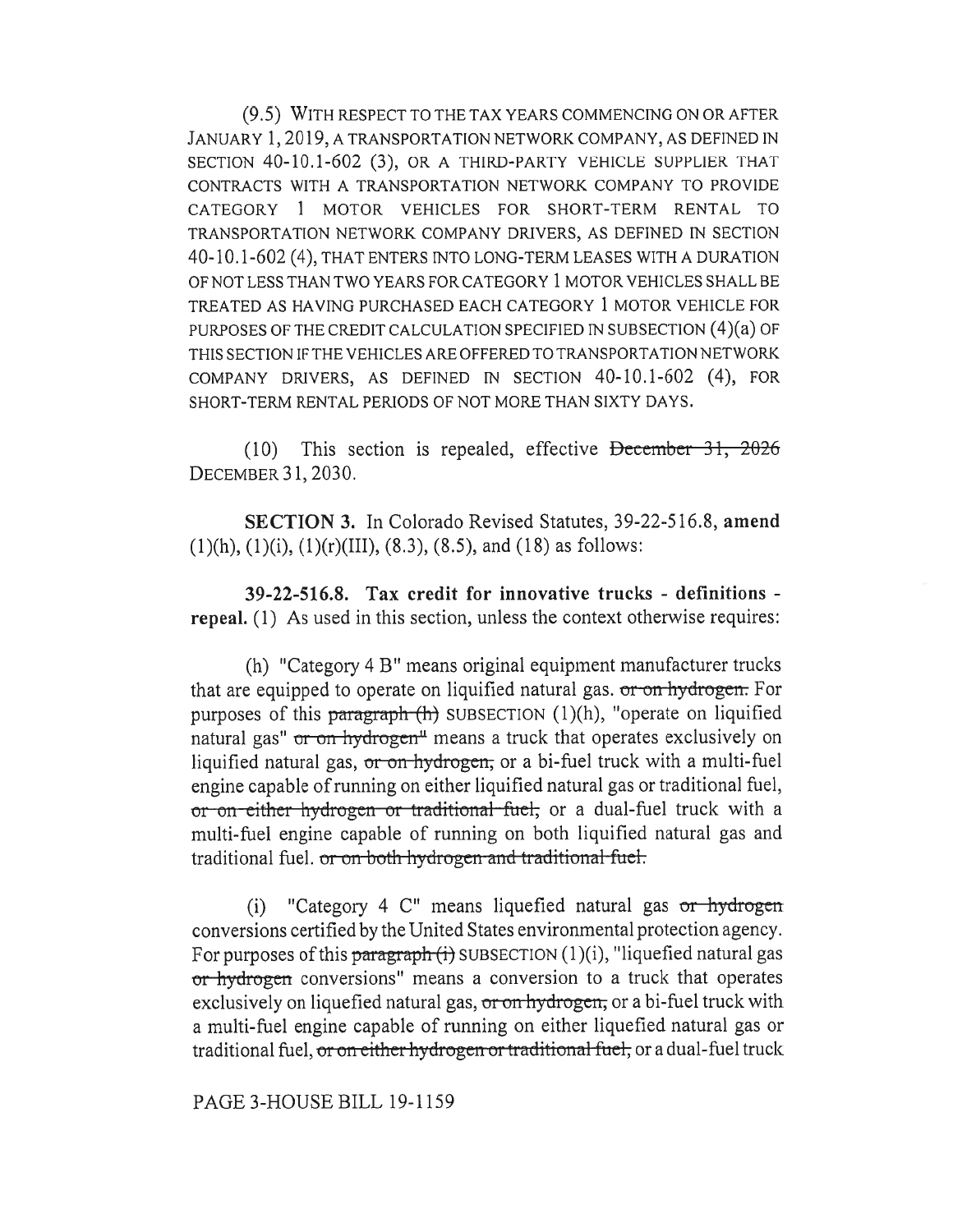with a multi-fuel engine capable of running on both liquified natural gas and traditional fuel. or on both hydrogen and traditional fuel.

(r) "Electric truck" or "plug-in hybrid electric truck" means a truck that:

(III) Is propelled to a significant extent by:  $an$  electric motor that draws electricity from a battery that:

 $(A)$  Has a AN ELECTRIC MOTOR THAT DRAWS ELECTRICITY FROM A battery THAT HAS A capacity of not less than four kilowatt hours and IS CAPABLE OF BEING RECHARGED FROM AN EXTERNAL SOURCE OF ELECTRICITY; OR

 $(B)$  is capable of being recharged from an external source of clectricity POWER DERIVED FROM ONE OR MORE CELLS WHICH CONVERT CHEMICAL ENERGY DIRECTLY INTO ELECTRICITY BY COMBINING OXYGEN WITH HYDROGEN FUEL WHICH IS STORED ON BOARD THE VEHICLE IN ANY FORM AND MAY OR MAY NOT REQUIRE REFORMATION PRIOR TO USE.

(8.3) Category 7 purchase. (a) Except as provided in subsection (14) of this section, with respect to the income tax years commencing on or after January 1, 2017, but before January 1, 2022 JANUARY 1, 2026, there is allowed to any person a credit against the tax imposed by this article ARTICLE 22 in an amount set forth in paragraph (b) of this subsection  $(8.3)$ SUBSECTION (8.3)(b) OF THIS SECTION for each purchase of a category 7 truck during the tax year.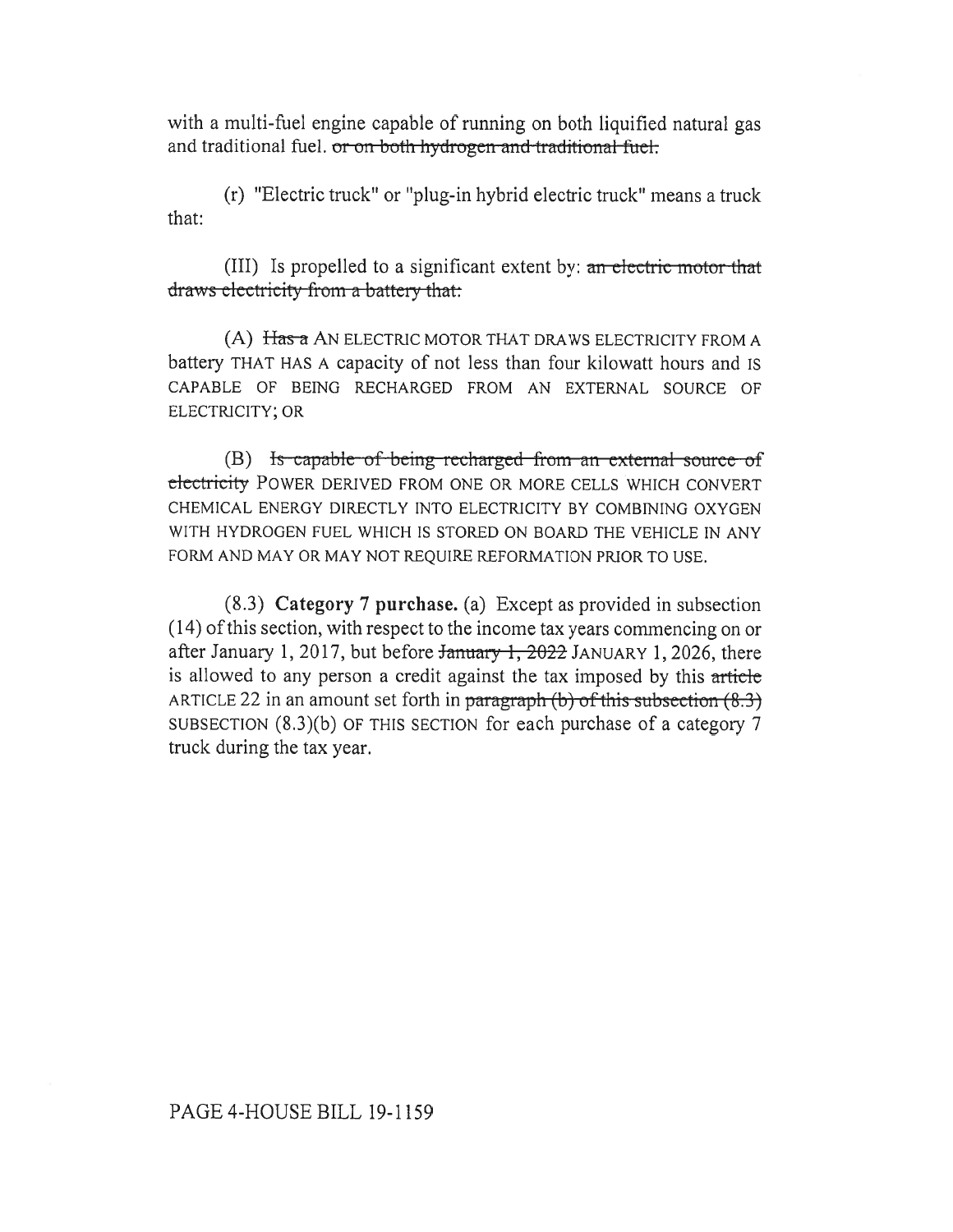|                                                                    | Income tax year commencing:           |                                    |                                                    |                                    |
|--------------------------------------------------------------------|---------------------------------------|------------------------------------|----------------------------------------------------|------------------------------------|
|                                                                    | 1/1/2017<br>but<br>before<br>1/1/2020 | 1/1/2020<br>but before<br>1/1/2021 | 1/1/2021<br>but<br>before<br>$+1/2022$<br>1/1/2023 | 1/1/2023<br>but before<br>1/1/2026 |
| Light duty<br>passenger motor<br>vehicle over 8,500<br><b>GVWR</b> | \$5,000                               | \$4,000                            | \$2,500                                            | \$2,000                            |
| Light duty electric<br>truck                                       | \$7,000                               | \$5,500                            | \$3,500                                            | \$2,800                            |
| Medium duty<br>electric truck                                      | \$10,000                              | \$8,000                            | \$5,000                                            | \$4,000                            |
| Heavy duty truck                                                   | \$20,000                              | \$16,000                           | \$10,000                                           | \$8,000                            |

(8.5) Category 7 lease. (a) Except as provided in subsection (14) of this section, with respect to the income tax years commencing on or after January 1, 2017, but before January 1, 2022 JANUARY 1, 2026, there is allowed to any person a credit against the tax imposed by this article ARTICLE 22 in an amount set forth in paragraph  $(b)$  of this subsection  $(8.5)$ SUBSECTION (8.5)(b) OF THIS SECTION for each lease of a category 7 truck during the tax year.

(b

## PAGE 5-HOUSE BILL 19-1159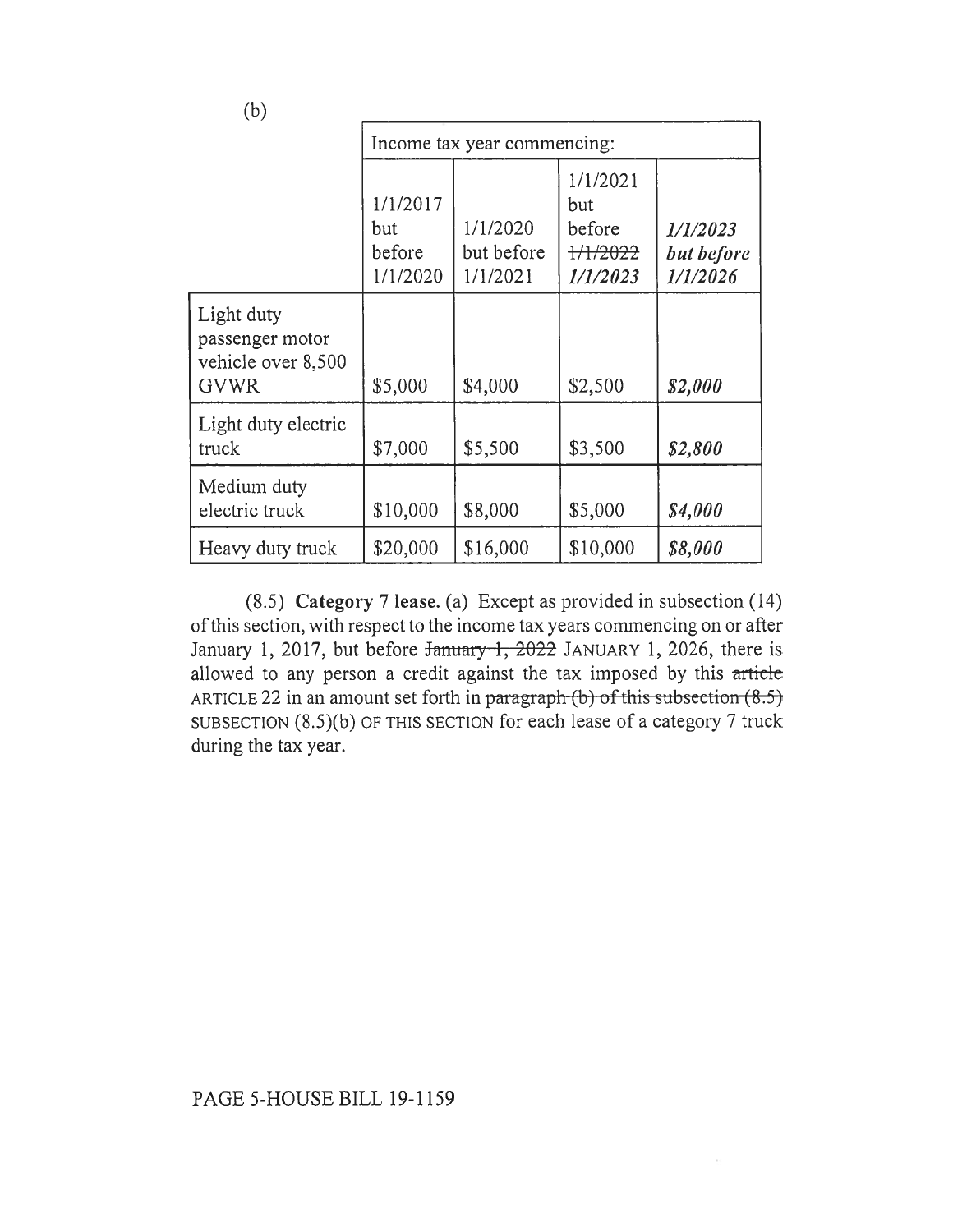| (b)                                                                |                                       |                                    |                                                              |  |
|--------------------------------------------------------------------|---------------------------------------|------------------------------------|--------------------------------------------------------------|--|
|                                                                    | Income tax year commencing:           |                                    |                                                              |  |
|                                                                    | 1/1/2017<br>but<br>before<br>1/1/2020 | 1/1/2020<br>but before<br>1/1/2021 | 1/1/2021<br>but<br>before<br><del>1/1/2022</del><br>1/1/2026 |  |
| Light duty<br>passenger motor<br>vehicle over 8,500<br><b>GVWR</b> | \$2,500                               | \$2,000                            | \$1,500                                                      |  |
| Light duty electric<br>truck                                       | \$3,500                               | \$2,750                            | \$1,750                                                      |  |
| Medium duty<br>electric truck                                      | \$5,000                               | \$4,000                            | \$2,500                                                      |  |
| Heavy duty truck                                                   | \$10,000                              | \$8,000                            | \$5,000                                                      |  |

(18) This section is repealed, effective  $December 31, 2026$ DECEMBER 31, 2030.

**SECTION 4. Act subject to petition - effective date.** This act takes effect at 12:01 a.m. on the day following the expiration of the ninety-day period after final adjournment of the general assembly (August 2, 2019, if adjournment sine die is on May 3, 2019); except that, if a referendum petition is filed pursuant to section 1 (3) of article V of the state constitution against this act or an item, section, or part of this act within such period, then the act, item, section, or part will not take effect unless